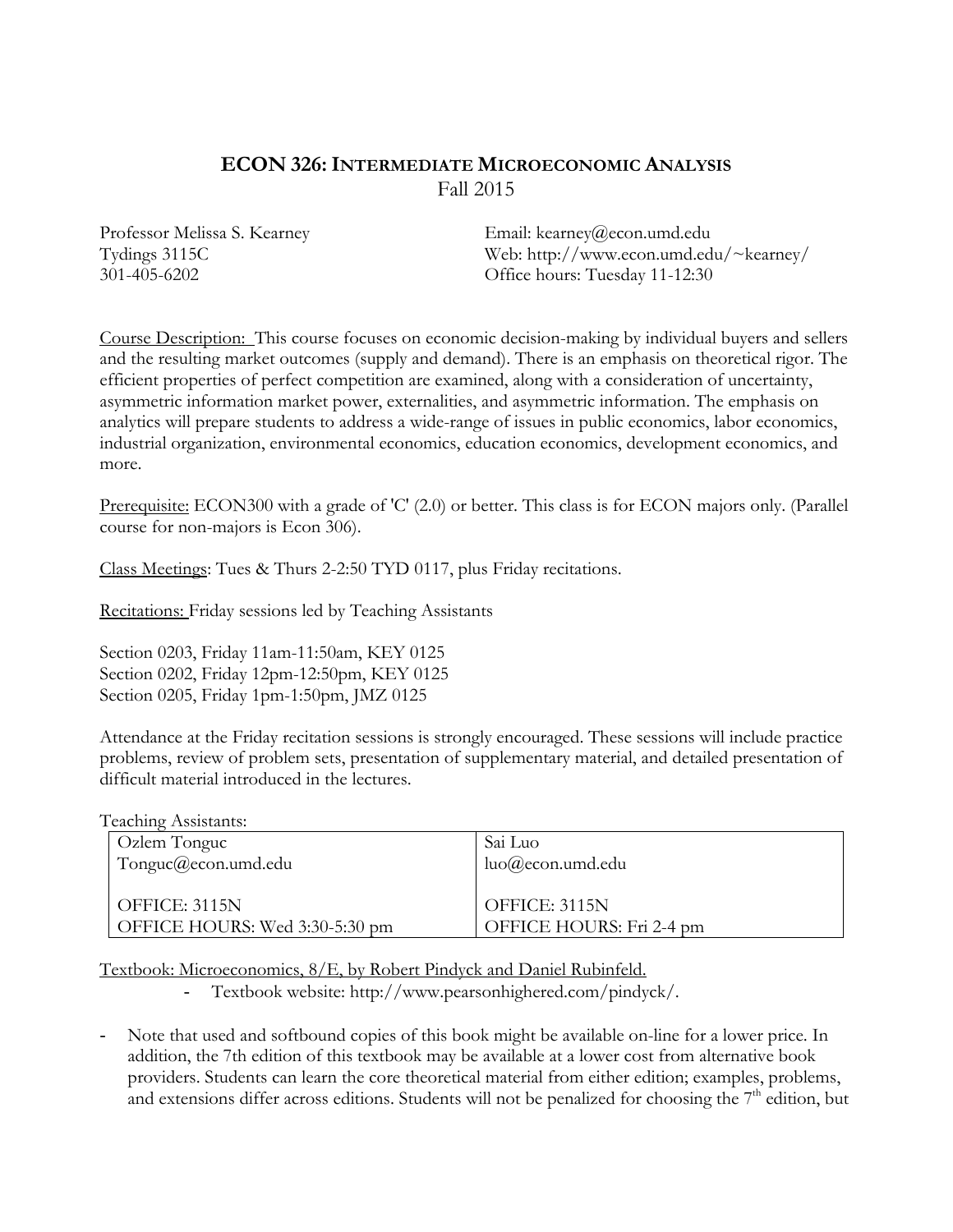it will be the burden of the student to find the chapter and pages in the 7th edition that corresponds to the assigned reading from the  $8<sup>th</sup>$  edition.

### Requirements and Grading:

- Four problem sets (20% of course grade)
	- Problem sets will be graded on a 3-point scale based on final answers as well as thoughtfulness and effort. Detailed problem set solutions will be provided.
	- Problem sets will be posted to the course website. Completed problem sets will be collected in class on the day they are due; you may put them in your TA's mailbox in the economics department office on the  $3<sup>rd</sup>$  floor in Tydings Hall by 5 pm on the day they are due. Problem sets will not be accepted over e-mail; late problem sets will not be
	- accepted.<br>Collaborative work on problem sets is encouraged; but outright copying will be considered cheating. All students must turn in individual problem sets.
- Midterm Exam (30% of course grade)
- Final Exam (50% of course grade)
	- *Make-up Exam Policy:* All students are required to attend both the midterm and final exams. Make-up exams will be granted only to those students whose excuse complies with University policy. If you believe you are eligible to take a make-up exam, please inform the professor and provide the appropriate documentation as soon as possible. The four valid excuses according to University policy are medical conditions, religious observances, participation in University events at the request of University authorities, and compelling circumstances beyond your control. Religious observances and participation in University events should be documented well in advance. Make-up exam requests must be directed to the professor.
	- *Exam Regrade Policy:*If, after going over your exam and the exam solutions, you believe some of your solutions were more correct than originally judged to be, you may submit, in writing, an exam regrade request. Your regrade request must specify which solutions(s) you believe were not graded appropriately and a substantive explanation for why you believe your solutions are more correct than originally judged. Your entire exam is subject to regrade. Exam regrade requests are due no later than 14 calendar days after exams are returned to the class (note that this deadline applies even if you are not present in class the day graded exams are returned.)

Academic Integrity: The University of Maryland, College Park has a nationally recognized Code of Academic Integrity, administered by the Student Honor Council. This Code sets standards applicable to all undergraduate students, and you are responsible for upholding these standards as you complete assignments and take exams in this course. See www.studenthonorcouncil.umd.edu.

Course Website: Please use your directory ID and password to access www.elms.umd.edu. Relevant documents and announcements will be posted on the course website. It is expected that you will check that course website every week.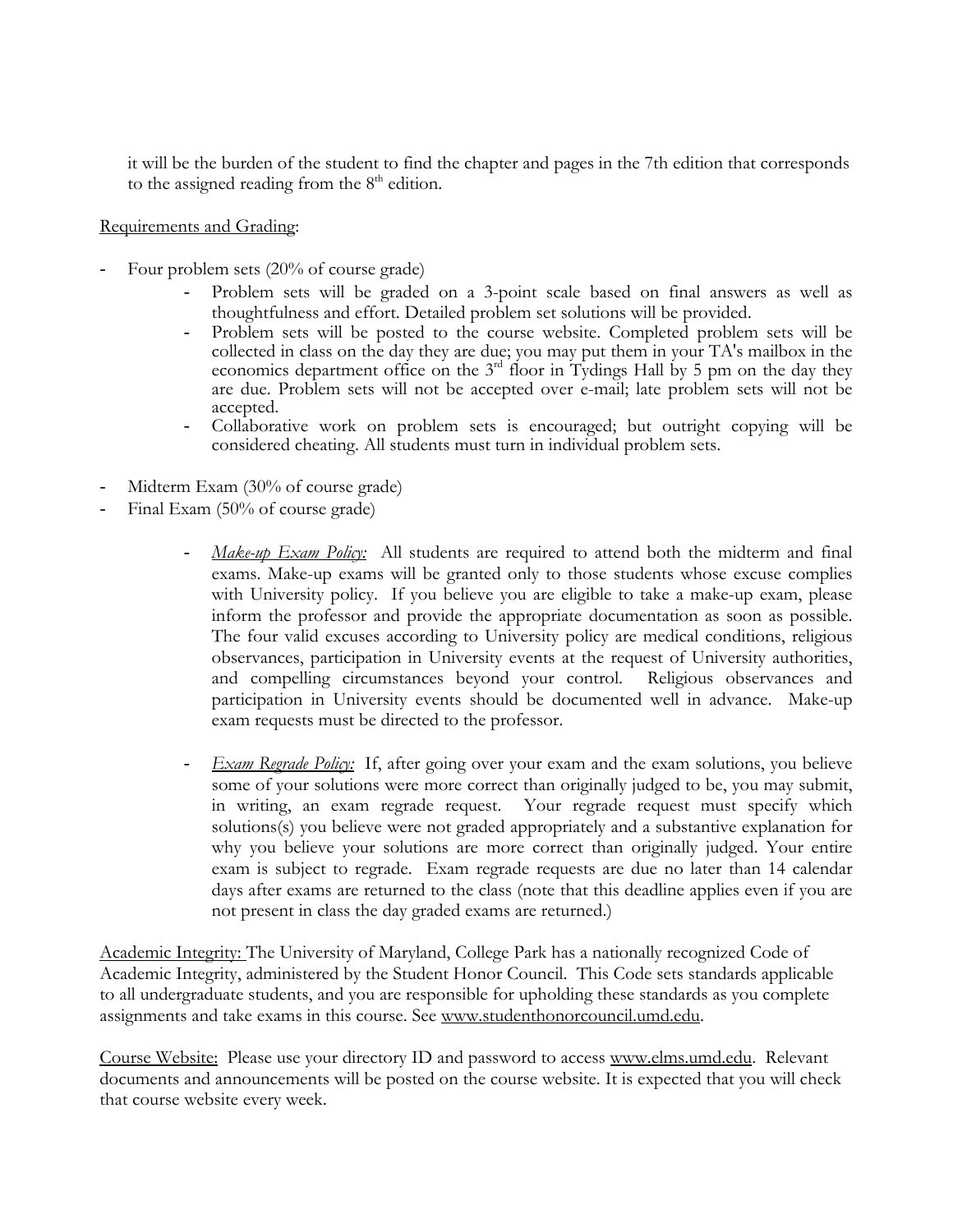The University has adopted email as the primary means of communication outside the classroom, and I will use it to inform you of important announcements. Students are responsible for updating their current email address via the appropriate link on http://www.testudo.umd.edu/Registrar.html Failure to check email, errors in forwarding email, and returned email due to "mailbox full" or "user unknown" will not excuse a student from missing announcements or deadlines.

Accommodations: Students with disabilities who require special accommodations must get in touch with the instructor within the first three weeks of class.

## **Course Outline**

(Note that this is tentative; weeks are subject to change per instructor's notice)

#### CONSUMER THEORY

| Class<br>meeting | Date | Topic                                                                                      |                                |
|------------------|------|--------------------------------------------------------------------------------------------|--------------------------------|
| 1                | 9/1  | Introduction to course<br>Basics of Supply and Demand<br>(P&R Ch 1 & Ch 2.1-2.3)           |                                |
| $\mathbf{2}$     | 9/3  | Consumer preferences<br>(P&R Ch 3.1)                                                       |                                |
| Recitation       | 9/4  | Review of calculus                                                                         |                                |
| 3                | 9/8  | <b>Budget Constraints</b><br>(P&R Ch 3.2)                                                  |                                |
| $\overline{4}$   | 9/10 | Consumer choice and utility maximization, with calculus<br>(P&R Ch 3.3-3.5, Ch 4 appendix) |                                |
| Recitation       | 9/11 | Mathematical optimization - Lagrange Multiplier method                                     |                                |
| 5                | 9/15 | Consumer demand<br>(P&R Ch 4.1)                                                            |                                |
| 6                | 9/17 | Income and Substitution effects<br>(P&R Ch 4.2-4.4)                                        |                                |
| Recitation       | 9/18 | Practice problems                                                                          |                                |
| 7                | 9/22 | Market Demand<br>(P&R Ch 4.3)                                                              | $*$ Pset 1 due<br>Thurs $9/24$ |
| $8\,$            | 9/24 | Applications of consumer theory to labor supply<br>(P&R Ch 14.1)                           |                                |
| Recitation       | 9/25 | Review problem set 1<br>Review of elasticies                                               |                                |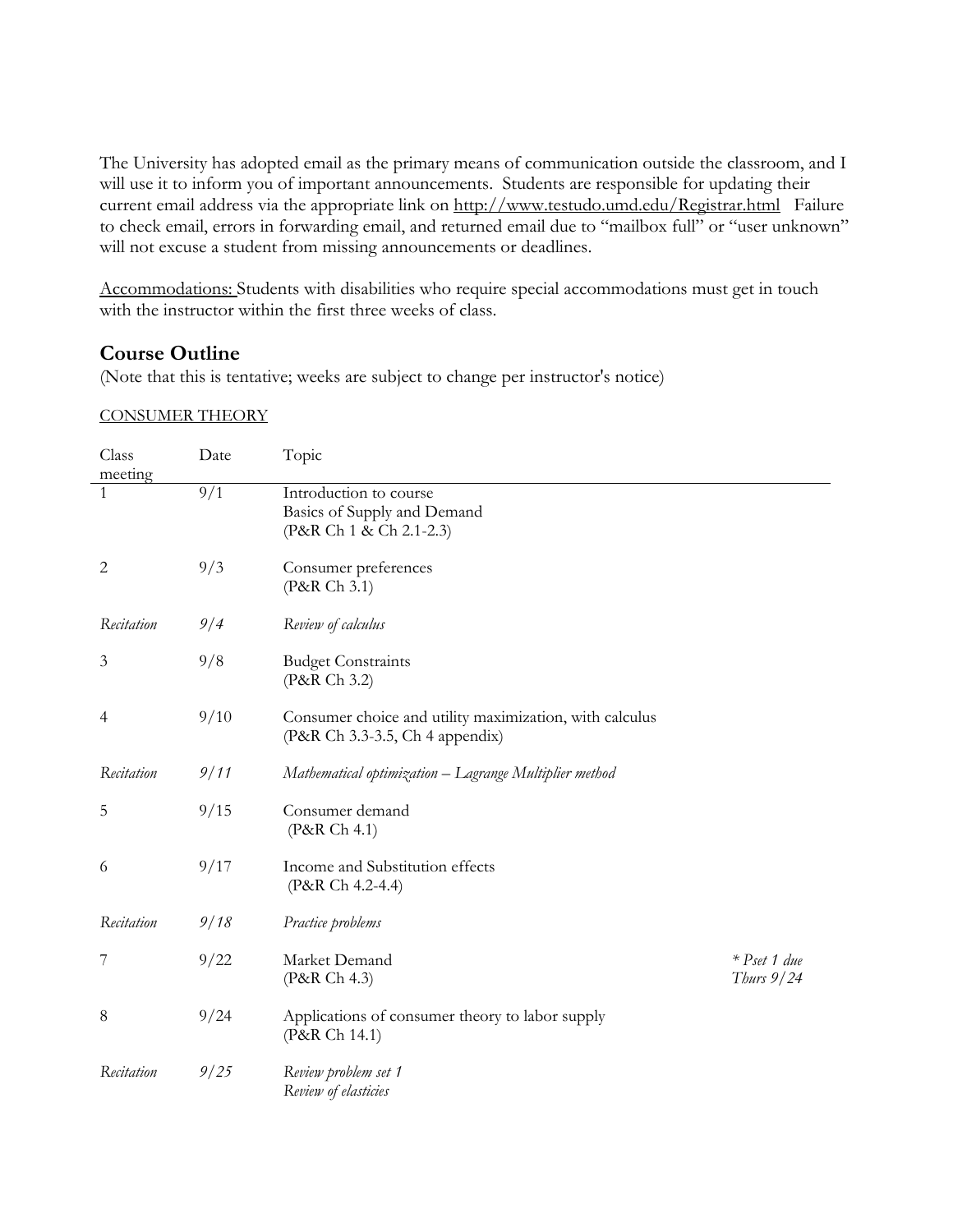|            | 9/29 | Choice under Uncertainty<br>(P&R Ch 5.1-5.3)  |
|------------|------|-----------------------------------------------|
| 10         | 10/1 | Intro to Behavioral Economics<br>(P&R Ch 5.6) |
| Recitation | 10/2 | Review material, practice problems            |
| 11         | 10/6 | [TBD]                                         |

## PRODUCER THEORY

| 12           | 10/8      | Describing production<br>(P&R Ch 6)                                                                            |                                |
|--------------|-----------|----------------------------------------------------------------------------------------------------------------|--------------------------------|
| Recitation   | 10/9      | Review material, practice problems                                                                             |                                |
| 13           | 10/13     | More on production<br>(P&R Ch 6)                                                                               | $*$ Pset 2 due<br>Tues $10/13$ |
| 14           | 10/15     | Describing costs in the short-run<br>(P&R Ch 7.1, 7.2)                                                         |                                |
| Recitation   | Rec 10/16 | - Review problem set 2<br>- Mid-term review                                                                    |                                |
| MID-<br>TERM | 10/20     | ** MID-TERM EXAM **                                                                                            |                                |
| 15           | 10/22     | Describing costs in the long-run<br>(P&R Ch 7.3, 7.4)                                                          |                                |
| Recitation   | Rec 10/23 | - Review mid-term solutions<br>- A mathematical treatment of production and cost theory<br>(P&R Ch 7 appendix) |                                |
| 16           | 10/27     | Cost minimization<br>(P&R Ch 7.4, Ch 7 appendix)                                                               |                                |
| 17           | 10/29     | Firm behavior in the short-run<br>(P&R Ch 8.1-8.6)                                                             |                                |
| Recitation   | Rec 10/30 | Review material, practice problems                                                                             |                                |
| 18           | 11/3      | Firm behavior in the long-run<br>(P&R Ch 8.7-8.8)                                                              |                                |
|              |           | <b>MARKET STRUCTURES AND IMPERFECTIONS</b>                                                                     |                                |
|              |           |                                                                                                                |                                |

19 11/5 Introduction to the analysis of competitive markets (P&R Ch 9.1-9.3)